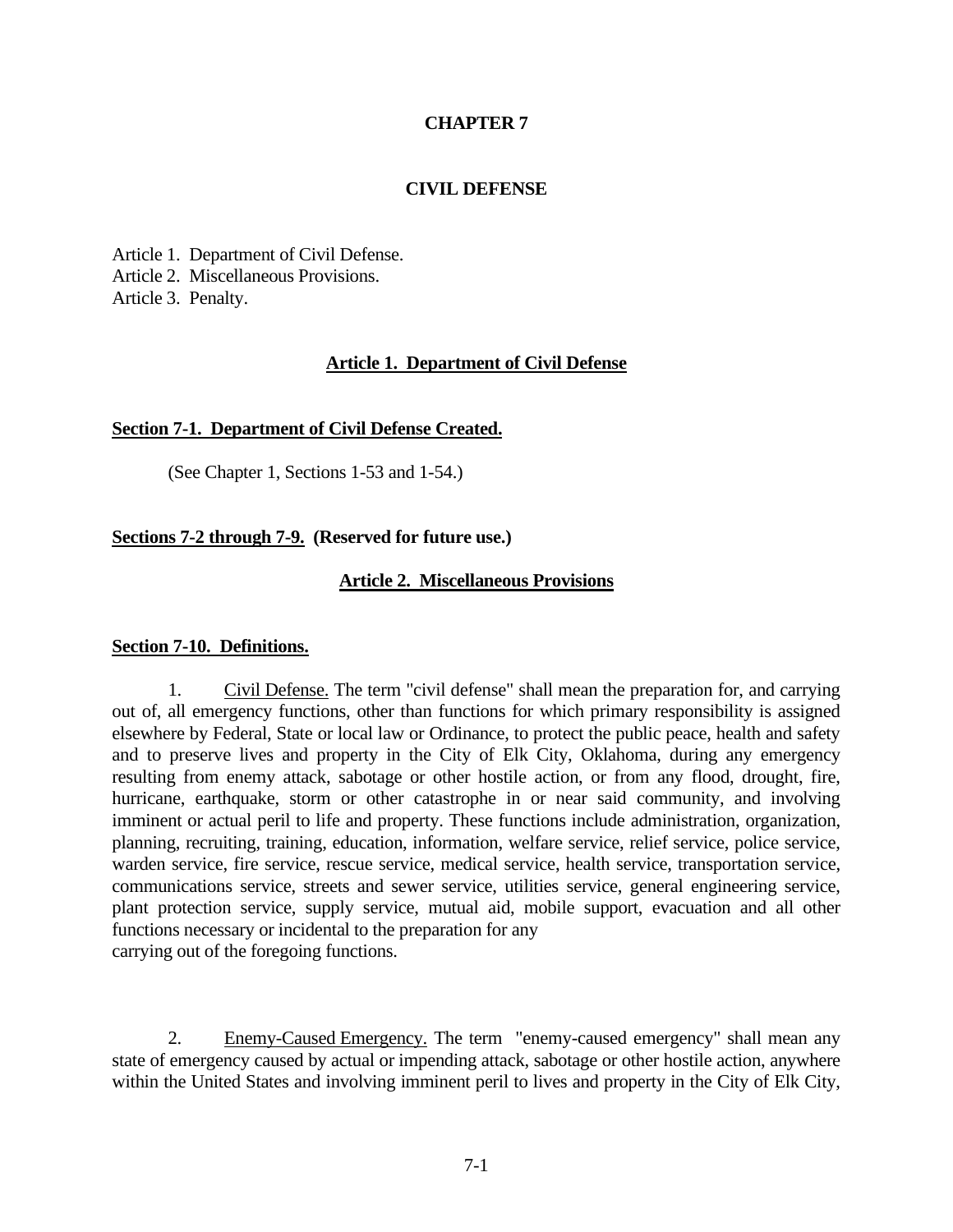Oklahoma. Such emergency shall be deemed to exist only when the Mayor shall so declare by public proclamation and such emergency shall be deemed to exist until the aforesaid Mayor shall declare its termination by public proclamation, or until the City Commission shall declare its termination by Resolution.

3. Natural Emergency. The term "natural emergency" shall mean any state of emergency caused by any actual or impending flood, drought, fire, hurricane, earthquake, storm or other catastrophe, in or near the City of Elk City, Oklahoma, and involving imminent peril to lives and property. Such emergency shall be deemed to exist and to be terminated under the same conditions as prescribed for an "enemy-caused emergency."

## **Section 7-11. Liability.**

1. Neither the City of Elk City, Oklahoma, nor any officer or member of the Civil Defense Organization provided for in this Code of Ordinances, shall be liable for personal injury or property damages sustained by any person appointed or acting as a volunteer civil defense worker or member of any agency engaged in civil defense activity prior to, or during, either an enemycaused or a natural emergency.

2. Nor shall the City or any such officer or member be liable for the death or injury of any persons, or damage to property, resulting from such civil defense activity prior to, or during, either an enemy-caused or a natural emergency.

## **Section 7-12. Federal, State or Private Aid May Be Accepted.**

Whenever the Federal Government, the State of Oklahoma, or any person, firm or corporation shall offer to the City of Elk City, Oklahoma, any services, equipment, supplies, materials or funds by way of gift, grant or loan, for purposes of civil defense, the Mayor may accept such offer and may authorize the Director of Civil Defense to receive the same, subject to the terms of the offer and the rules and regulations, if any, of the agency making the offer.

# **Section 7-13. Emergency Operations Center.**

1. A Civil Defense Emergency Operations Center is hereby established for the City of Elk City, Oklahoma.

2. Operation of the Center shall be in conformance with appropriate rules and regulations adopted by motion of the City Commission.